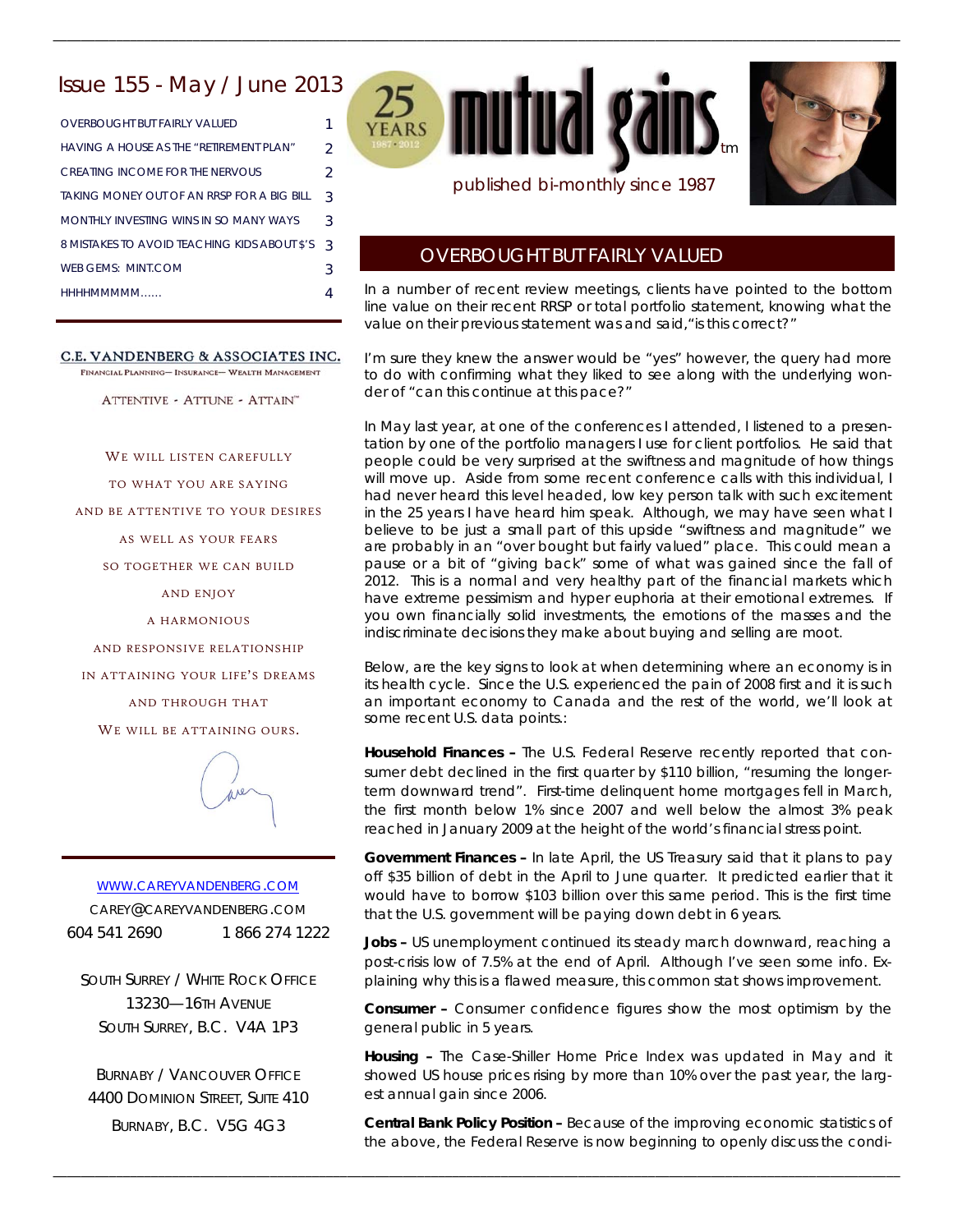### Page 2

tions and potential time frame that would see a tapering off of its quantitative easing programs (ie low interest rates). Note: These "discussions" have created a bit of uncertainty and one of the many reasons for the recent pause in the rising portfolios you and I have been seeing on our portfolio statements.

\_\_\_\_\_\_\_\_\_\_\_\_\_\_\_\_\_\_\_\_\_\_\_\_\_\_\_\_\_\_\_\_\_\_\_\_\_\_\_\_\_\_\_\_\_\_\_\_\_\_\_\_\_\_\_\_\_\_\_\_\_\_\_\_\_\_\_\_\_\_\_\_\_\_\_\_\_\_\_\_\_\_\_\_\_\_\_\_\_\_\_\_\_\_\_\_\_\_\_\_\_\_\_\_\_\_\_\_\_\_\_\_\_\_\_\_\_\_\_\_\_

*Interest Rates – T*he US 10-year Treasury yield rose from 1.63% to as high as 2.23% during May; anticipation that the economy is firming nicely.

*Gold –* As of early June, the yellow metal has fallen 20% below its recent high. This is due to the dissipating risks of a significant economic downturn and recognition that central banks are doing the right things.

*Commodity Prices— Over the past year, many industrial commodity prices have fallen. Whether it's steel for cars, concrete for bridges or cotton for clothing, lower material costs could prove a boost to the economic recovery.* 

*This last point could have longer term repercussions for Canada and anyone who has a portfolio heavily weighted in Canadian investments. From the late 80's until 2000, if you had a Canadian focused portfolio, you saw very subdued returns compared to those with a portfolio more globally diversified enjoyed. The last 10 years saw a reversal of that, where Canadian investments outshone the rest of the world. The main driver was surging oil and other commodity prices.* 

*It is looking very much like that time ended a couple of years ago. Canadian based investments could significantly*  lag a portfolio of U.S. and more globally diverse holdings for many years to come. If your portfolio hasn't been re*viewed and re-allocated to reflect this, it could prove very timely to do it now.*

# A HOUSE AS THE "RETIREMENT PLAN" IS NOT AN OPTION

I've heard many say that their house is their primary retirement plan. Is it really? Would you be willing to sell your existing, single family home and move into a condo as soon as you retire? Do I hear a "no" or "probably not" or maybe a "only if I absolutely have to"?

The personal fact for many of us is we love our homes. They generally put us in a neighbourhood, where our kids can grow up and everyone in the home can get in a deep seeded daily, monthly and yearly rhythm. Along with a sense of security and knowing we always have a place to go, our homes are attached to so many subconscious ties. This is where significant emotional chains cement and restrict many of us from the home being a part of a retirement plan.

In a recent survey among 50 year olds and older, 50% of households believed they will exhaust their retirement savings in 10 years of retiring. Paradoxically, those who didn't think they have enough retirement savings were less willing to consider any option that involves selling their principal residence. The majority in this survey also agreed to the statement that "Staying in my home is critical to my quality of life."

This applies to vacation or second properties as well. If the simple idea is to use these assets to produce retirement income, evidence, both statistical and empirical, is that you are placing yourself in in a very tight place. You don't have the diversification of assets. If all you have are things that you use in life, there is an unwillingness to part with those that are so tied to. These can either give us a deep sense of security and are intertwined to our identity and what we see as our quality of life. Sell it and you sell part of your life. It's a very difficult thing to do, especially when you are cutting yourself away from the other significant part of your life, often tied to your sense of purpose—your job.

# CREATING INCOME FROM A LUMP SUM OF CASH FOR THE NERVOUS

You are retired or maybe you have parents who are retired. A home was recently sold or maybe, there is money doing nothing other than giving you a few thousand dollars in interest every year. You need income and realize that something needs to be done now to start creating that.

The traditional way to approach this dilemma is to invest in a "balanced" portfolio; 50% in government bonds and the other 50% in equities (ie dividend paying companies). With the bond section earning 2% and the equity portion projected to earn 8% you have a 5% portfolio return. Over a long period of time, the equity portfolio should produce returns in that range as has it has done historically. The bond part of the portfolio however is what will create the drag on overall portfolio returns and in the end, reduce your money's income producing potential. But despite all of that, you're nervous. You want something that you can rely on, something that has more certainty than "balanced".

In today's interest rate environment you can't get sufficient income from a portfolio made up of GIC's / bank deposits only. Assuming 2% interest, someone requiring \$35,000 of income from their \$500,000 will run out of money in 17 years. Invest that money in an annuity\* and you have \$35,000 of after tax income, guaranteed for as long as you live. If that happens to be until you are well into your 90's then you can know that \$35,000 / year will keep coming in.

\_\_\_\_\_\_\_\_\_\_\_\_\_\_\_\_\_\_\_\_\_\_\_\_\_\_\_\_\_\_\_\_\_\_\_\_\_\_\_\_\_\_\_\_\_\_\_\_\_\_\_\_\_\_\_\_\_\_\_\_\_\_\_\_\_\_\_\_\_\_\_\_\_\_\_\_\_\_\_\_\_\_\_\_\_\_\_\_\_\_\_\_\_\_\_\_\_\_\_\_\_\_\_\_\_\_\_\_\_\_\_\_\_\_\_\_\_\_\_\_\_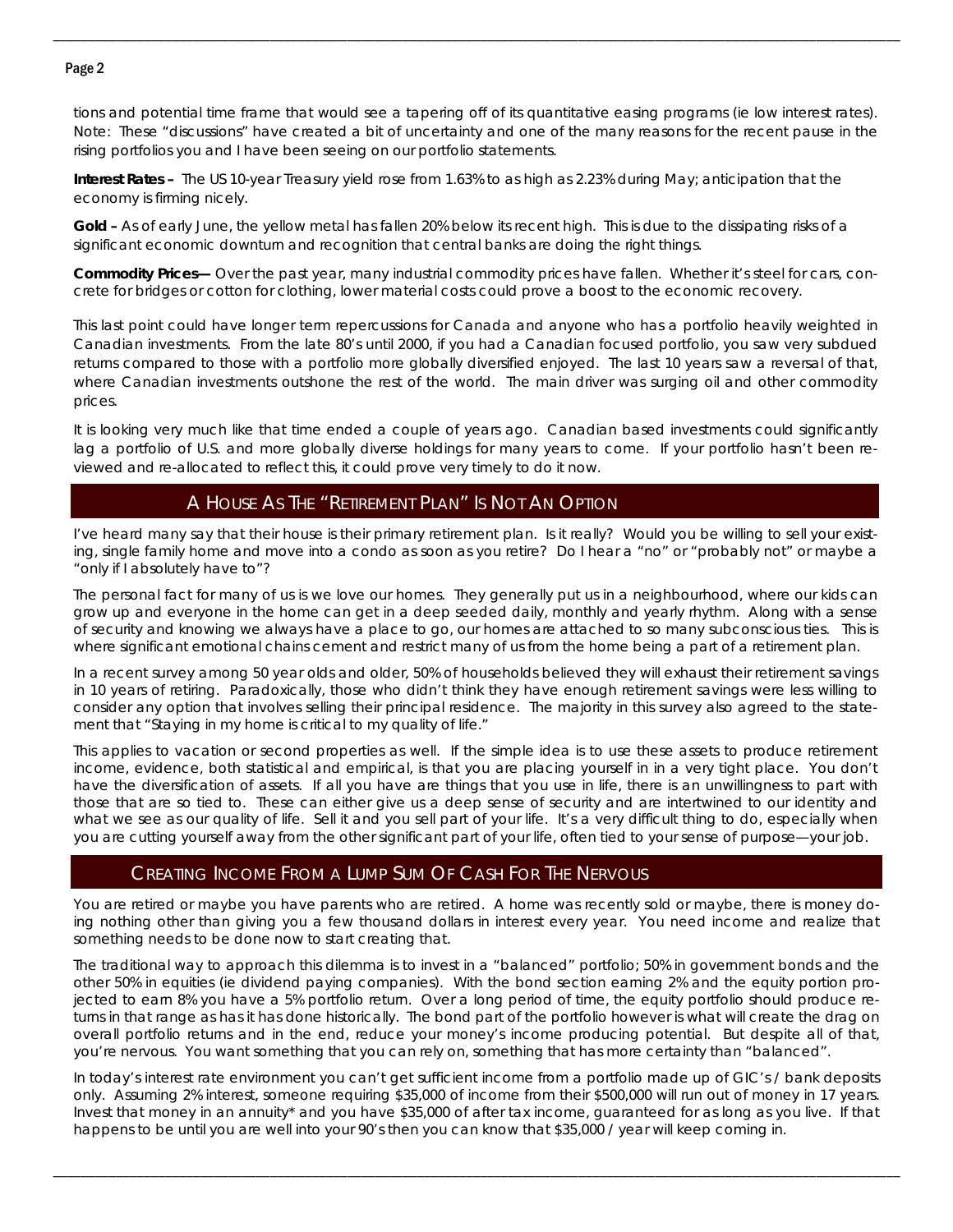#### *(Continued from page 2)*

Money earned in a GIC will destroy your money over time. A GIC is a guaranteed loss of money if you need to live on it. One of the best attributes of a life-only annuity is that you NEVER run out of income. Along with that, you never have to worry about stock markets, interest rates, currency fluctuations or any other broad economic event.

\_\_\_\_\_\_\_\_\_\_\_\_\_\_\_\_\_\_\_\_\_\_\_\_\_\_\_\_\_\_\_\_\_\_\_\_\_\_\_\_\_\_\_\_\_\_\_\_\_\_\_\_\_\_\_\_\_\_\_\_\_\_\_\_\_\_\_\_\_\_\_\_\_\_\_\_\_\_\_\_\_\_\_\_\_\_\_\_\_\_\_\_\_\_\_\_\_\_\_\_\_\_\_\_\_\_\_\_\_\_\_\_\_\_\_\_\_\_\_\_\_

# TAKING MONEY OUT OF AN RRSP TO PAY A BIG BILL

You have a big tax bill to pay or a creditor hounding you for money. One of the paths many often go down (or at least consider) is taking money out, or "de-registering" an RRSP. Although it doesn't happen often, when someone comes to me asking about de-registering RRSP money to pay a bill I always strongly advise against it. Not only does it set you back several years in retirement planning, it is the most expensive form of getting access to cash. Simply put, \$50,000 coming out can net you as little as \$28,150. That is a 43.7% cost which, at todays low interest rates is well over 10 years worth of borrowing costs paid in 1 year. Ouch! It doesn't have to be.

Under the Income Tax Act (ITA), you can use money inside an RRSP to invest in a mortgage on Canadian real estate. Applied to the scenario I mentioned, you would simply borrow money from your RRSP. The money comes out, secured by the equity in your home.

There are strict rules in place if you own the property the property that your RRSP is borrowing against (which is "nonarms length") including the interest rate must be at market rates and the borrower must purchase mortgage insurance covering default of payment (ie CMHC). However, as long as you payback your RRSP according to a normal mortgage payment schedule, you have taken money out of your RRSP tax free and alleviated the financial bind you found yourself in. It doesn't work in all circumstances, but it is another solution to a stressful situation.

# MONTHLY INVESTING WINS IN SO MANY WAYS

When I started in a Financial Advisory role way back, over 26 years ago, I was encouraged to read "The Richest Man in Bablyon". Not long thereafter, David Chilton came out with his simple yet very effective ground breaking book called "The Wealthy Barber". Both of these encouraged the habit of taking a piece of all you earn. Today, many people do that in the form of a monthly or twice monthly investment, most often into an RRSP. What I have seen is that these clients are more successful financially. Their deeply rooted habit of saving has created a peace of mind about them that is very evident. When you look at the charts of their portfolios, the upward trend you see is compelling.

# 8 MISTAKES TO AVOID IN TEACHING KIDS ABOUT MONEY

Some of the best things to know about what to teach your kids is the mistakes to avoid. Here are \*????:

- $\Rightarrow$  Having more negative talk about money or not talking about money at all.
- $\Rightarrow$  Assume you have to have it all together financially before you can teach them.
- $\Rightarrow$  Only teaching them about how to be a good spender.
- $\Rightarrow$  Making unplanned purchases, whether they are with you or not (they will pick up on very subtle things).
- $\Rightarrow$  Overindulging kids with "stuff" and / or buying them something most or all of the time you go to a store.
- $\Rightarrow$  Getting upset with a child's decision rather than using it as a teaching moment.
- $\Rightarrow$  Going shopping as a regular pastime.
- $\Rightarrow$  Not having them work for something because it is either too painful emotionally for you or easier just to give them things.

### WEB GEMS — MINT.COM

\_\_\_\_\_\_\_\_\_\_\_\_\_\_\_\_\_\_\_\_\_\_\_\_\_\_\_\_\_\_\_\_\_\_\_\_\_\_\_\_\_\_\_\_\_\_\_\_\_\_\_\_\_\_\_\_\_\_\_\_\_\_\_\_\_\_\_\_\_\_\_\_\_\_\_\_\_\_\_\_\_\_\_\_\_\_\_\_\_\_\_\_\_\_\_\_\_\_\_\_\_\_\_\_\_\_\_\_\_\_\_\_\_\_\_\_\_\_\_\_\_ I often get asked about budgeting software. Although our household has used Quicken and Excel for years, frankly, it is a lot of work. Budgeting this way isn't the easiest of solutions. However, there is a solution in Mint.com. Mint automatically pulls all of your financial information into one place so you can get the entire picture with very little work. It puts all your transactions into categories… automatically. If you want a tool to get a handle on your daily spending, this is an excellent one. Glitch Warning: When we tested it, the email summary had our joint accounts shows up as 2 entries each and thus, the money in a joint account is in fact doubled, creating a better picture than what actually is.